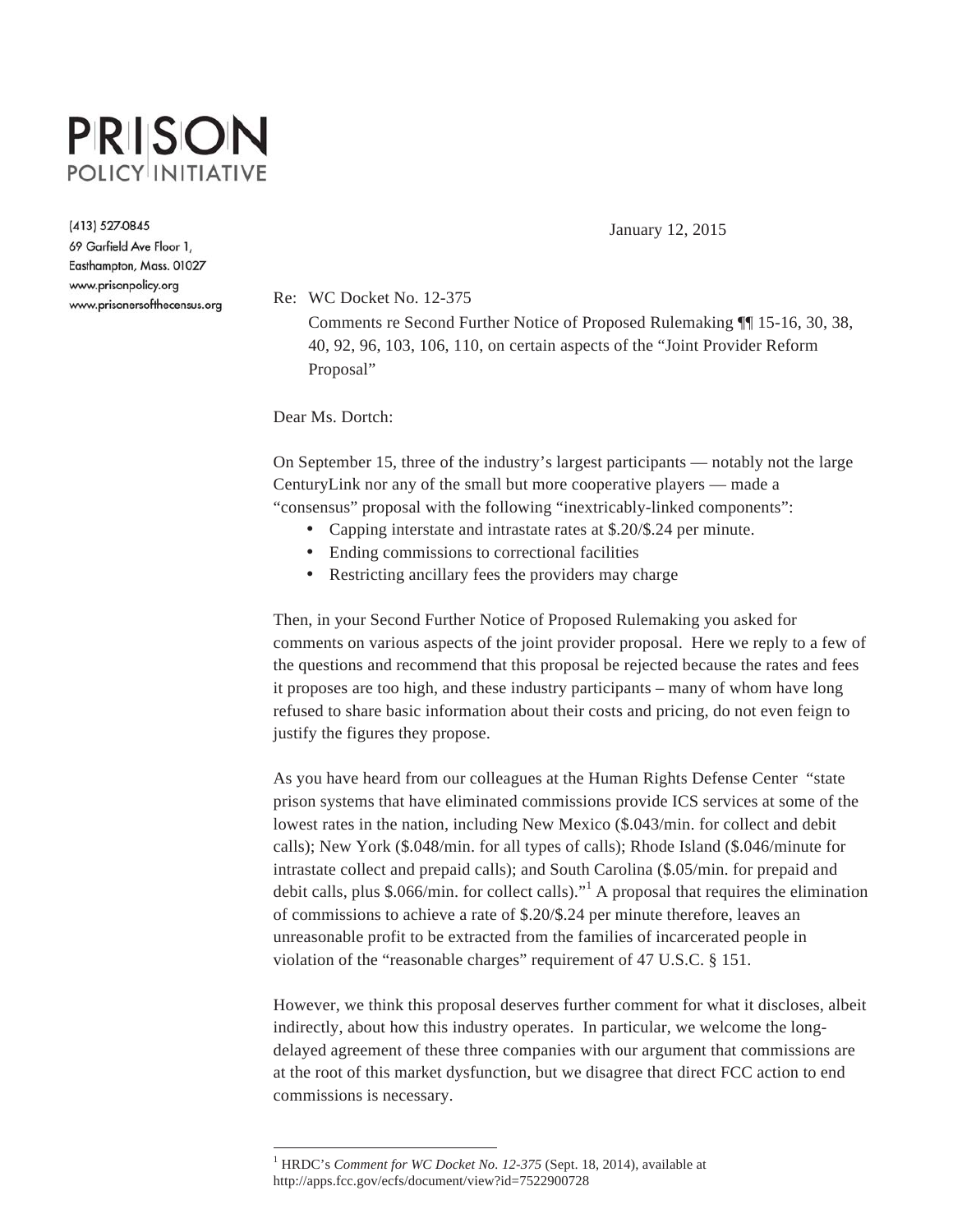## **FCC need not ban commissions outright**

While the three companies submitting this proposal differed on how they wanted you to provide commission relief, they reported consensus that "Reducing ICS providers' site commission payments to FCC-prescribed admin-support amounts is fundamental to the proposed rate caps and fee reductions under this proposal."

The three companies now apparently agree with our previous reports that the commission system – which to date has been the primary basis on which facilities choose one commodity vendor over another – is the cause of this market dysfunction. The prisons and jails demand every higher commissions – approaching, if not passing, 100% of the call revenue – and the companies respond by raising prices and tacking on additional and unnecessary fees not subject to the commissions. This always been an arrangement that is bad for the people making and paying for the phone calls, but now the commission system is creating headaches for the industry itself:

- The industry created a class of correctional facilities that is now politically invested in the status quo, and
- The industry created a whole new for-profit industry dominated by Praeses, Inc. — to ensure that the industry pays the maximum possible commissions.

*This commission monster was constructed by the prison and jail telephone industry which now wants the FCC to ride in, slay the beast, and bear the brunt of the facilities' anger. We urge the FCC to decline this unnecessary request for heroism.*  In our view, the FCC's existing ruling, prohibiting the industry from treating commissions as a cost that can be passed on to consumers, is sufficient here.

To be clear, on this one small matter we disagree with some of our colleagues in the movement for telephone justice: While the Prison Policy Initiative has concluded that commissions are at the root of the current market dysfunction, we do not think it matters whether the companies choose to share a portion of their *reasonable* profits back with the facilities. In our view, it only matters that the rates and fees charged be reasonable.

## **The proposed fees are too high**

 $\overline{a}$ 

The proposal puts funding fees at unreasonably high levels. Many companies already routinely charge (much) lower fees. These three companies have some of the highest fees,<sup>2</sup> and they propose to convert those extremely high fees into the official norm. Furthermore, by claiming credit card payments as "premium services", and charging a supplementary fee for using Western Union the phone companies leave no low cost option for anyone who is just arrested and entering jail and needs to pay for the service quicker than it takes to mail a check. By itself, this critical aspect of the proposal's "inextricably-linked components" should make it clear that this proposal is

<sup>2</sup> See the "profiting on prepayment" section of our report *Please Deposit All of Your Money: Kickbacks, Rates and Hidden Fees in the Jail Phone Industry* at:

http://www.prisonpolicy.org/phones/pleasedeposit.html#prepay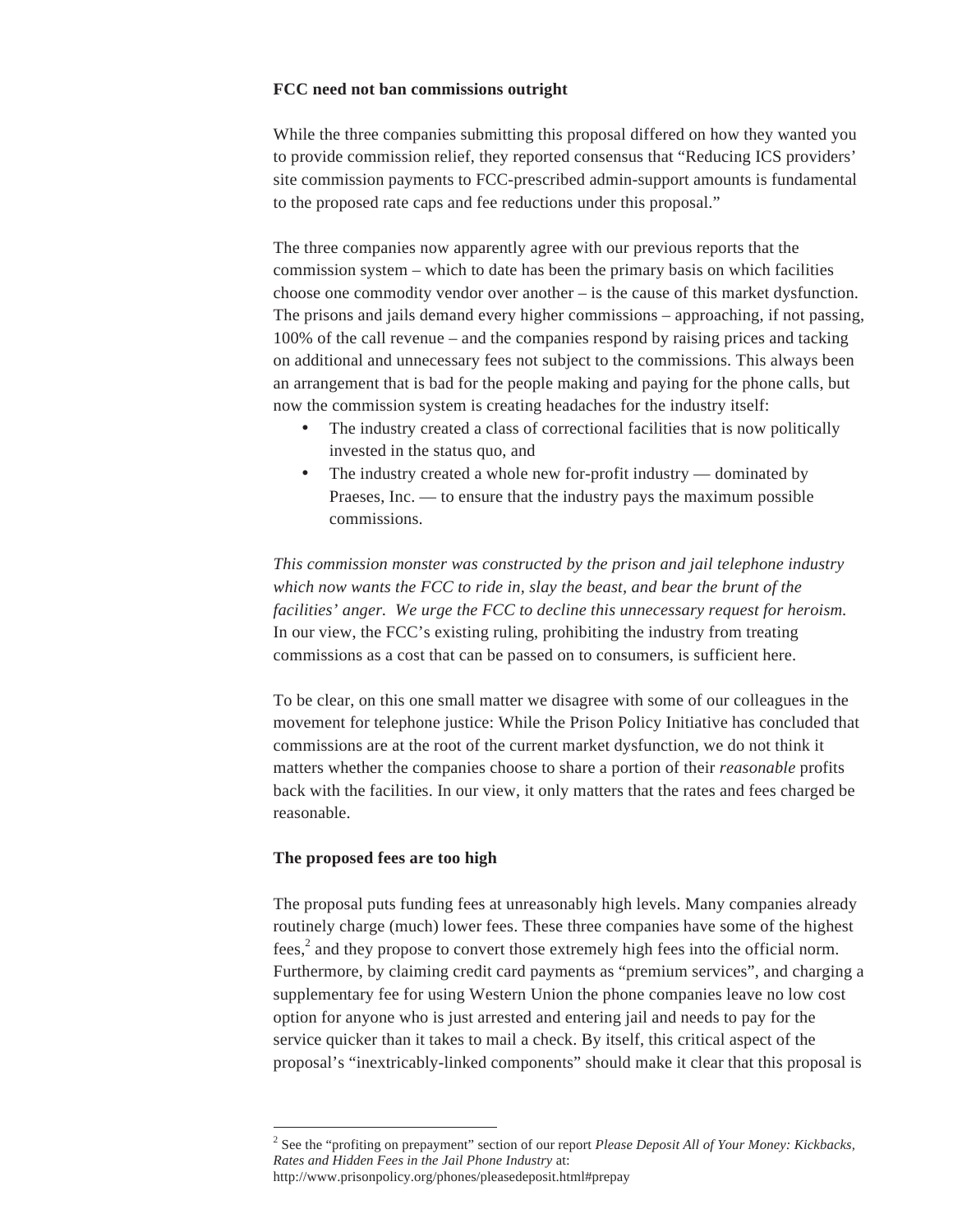not an attempt at compromise but an attempt to reorient the rest of the market around the practices of these three companies.

The companies' failure to compromise is further highlighted by the fact that the proposed fees are, in most cases, actually higher than their current fees.<sup>3</sup>

What is significant about this proposal, however, is that it concedes that fees are the inevitable and exploitative outcome of the previously-unregulated commission system. The three companies argue that capping commissions would "dramatically alter the economic landscape of the ICS industry, making it possible for providers to forgo many fees and cap others." As we've repeatedly argued, starting with our May 2013 report *Please Deposit All of Your Money: Kickbacks, Rates and Hidden Fees in the Jail Phone Industry* fees are an essential part of the total cost to the consumer for telecommunications services. It is for that reason that the FCC must take action to immediately rein in ancillary fees.

#### **The proposal shows that fees need to be more transparent**

The joint providers proposal advocates for more disclosure of fees, and in doing so, highlights just how opaque fees currently are. As you know, we have authored the nation's most comprehensive report about fees in this industry.<sup>4</sup> But even we were unaware of some of the fees<sup>5</sup> disclosed in the joint provider proposal.

Additionally, the companies are finally seeking to disclose a kickback on third party payments. By proposing to charge a \$2.50 fee to accept payments for Western Union, Global Tel\*Link and Securus are essentially admitting that the \$10.95 and \$11.95 fee charged by Western Union for payments to those two companies already contains a still-hidden payment to the phone company.

On the positive side, the joint provider proposal includes a number of significant recommendations that would increase transparency in fees. Failing the immediate *unilateral* adoption of these obvious transparency proposals by the companies themselves, the FCC should consider requiring, in its next order, the disclosure and publication requirements suggested in the joint provider proposal.

#### **Unaddressed issues in the provider's proposal**

While other parties have pointed out numerous deficiencies in the joint proposal, we wish to add two more:

 $\bullet$  While the three providers propose to eliminate refund fees<sup>6</sup> they do not mention the far more lucrative practice of seizing customer's unclaimed

 $\overline{a}$ 

<sup>&</sup>lt;sup>3</sup> See Table 5 in Pay Tel's January 7, 2015 Ex Parte Presentation, available at http://apps.fcc.gov/ecfs/document/view?id=60001012236

<sup>4</sup> Drew Kukorowski, Peter Wagner and Leah Sakala, *Please Deposit All of Your Money: Kickbacks, Rates and Hidden Fees in the Jail Phone Industry*, May 2013 available at

http://www.prisonpolicy.org/phones/pleasedeposit.html 5

<sup>&</sup>lt;sup>5</sup> For example, the "account services fee", "location validation fee", and the "technology fee".

<sup>&</sup>lt;sup>6</sup> For refunds, Global Tel\*Link charges \$5, Telmate says it "may" charge \$10, and Securus told the FCC that refunds fees are "restrictive and unwarranted" but so has far refused to remove a \$5 refund fee from